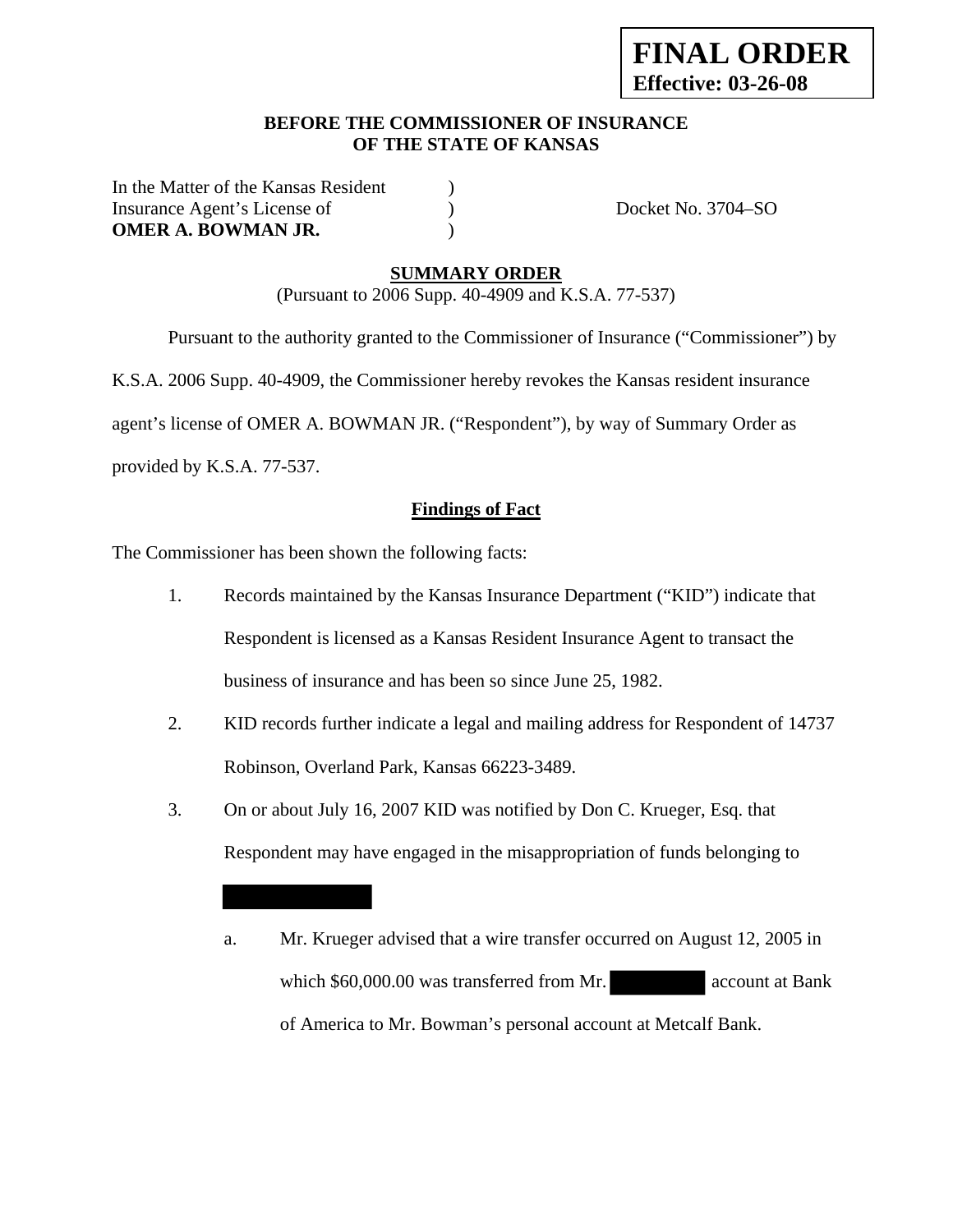- b. Mr. Krueger sent a letter to Mr. Bowman inquiring as to if the funds were for an investment; if he could provide documentation to support the transfer; and if the investment provided for liquidity at death and if it was in the interests of Mr. or his trust. Mr. Bowman replied "NO", to each and every question, and provided no further information.
- 4. On or about July 24, 2007, KID requested information from Respondent in regards to Mr. Krueger's complaint.
- 5. On or about July 31, 2007, Respondent provided a letter to KID regarding the complaint by Mr. Krueger.
- 6. On or about August 7, 2007, KID requested any supporting documentation from Respondent regarding the complaint by Mr. Krueger, specifically requesting "an additional statement providing all details surrounding the transaction involving the wire transfer referenced in the initial complaint including any documentation." The request further advised Respondent that failure to respond within seven (7) days could result in formal administrative action.
- 7. As of August 23, 2007, Respondent has failed to respond.

#### **Applicable Law**

- 8. K.S.A. 2006 Supp. 40-4909 provides, in pertinent part:
	- (a) The commissioner may deny, suspend, revoke or refuse renewal of any license issued under this act if the commissioner finds that the applicant or license holder has:

 (8) Used any fraudulent, coercive, or dishonest practice, or demonstrated any incompetence, untrustworthiness or financial irresponsibility in the conduct of business in this state or elsewhere.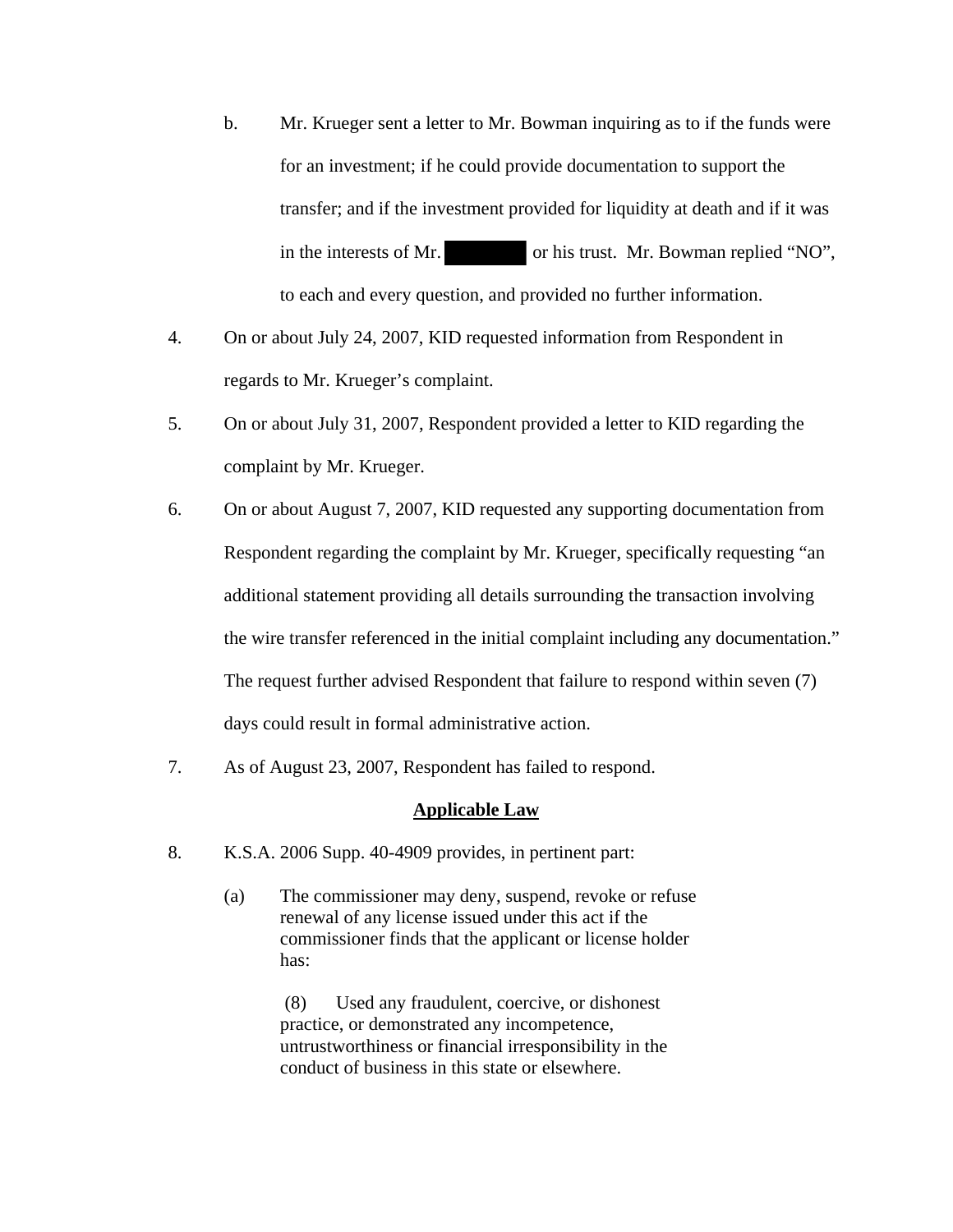- (b) In addition, the commissioner may suspend, revoke or refuse renewal of any license issued under this act if the commissioner finds that the interests of the insurer or the insurable interests of the public are not properly served under such license.
- 9. K.S.A. 40-2,125 states, in relevant part:
	- (a)(2) suspension or revocation of the person's license or certificate if such person knew or reasonably should have known that such person was in violation of the Kansas insurance statutes or any rule and regulation or order thereunder;
	- (b) If any person fails to file any report or other information with the commissioner as required by statute or fails to respond to any proper inquiry of the commissioner, the commissioner, after notice and opportunity for hearing, may impose a penalty of up to \$500 for each violation or act, along with an additional penalty of up to \$100 for each week thereafter that such report or other information is not provided to the commissioner.
- 10. K.S.A. 2006 Supp. 40-4906(a)(2)(A) states, in relevant part: The commissioner may deny, suspend, revoke or refuse renewal of any license issued under this act if the commissioner finds that the applicant or license holder has:…Violated: Any provision of chapter 40 of the Kansas Statutes Annotated, and amendments thereto, or any rule and regulation promulgated thereunder.

# **Conclusions of Law**

11. The Commissioner has jurisdiction over Respondent as well as the subject matter

of this proceeding, and such proceeding is held in the public interest.

12. Based on the facts and circumstances set forth herein, it appears that Omer A.

Bowman Jr. has failed to respond to a proper inquiry of the Commissioner of Insurance in

violation of K.S.A. 40-2,125 and that Respondent has engaged in fraudulent, coercive, dishonest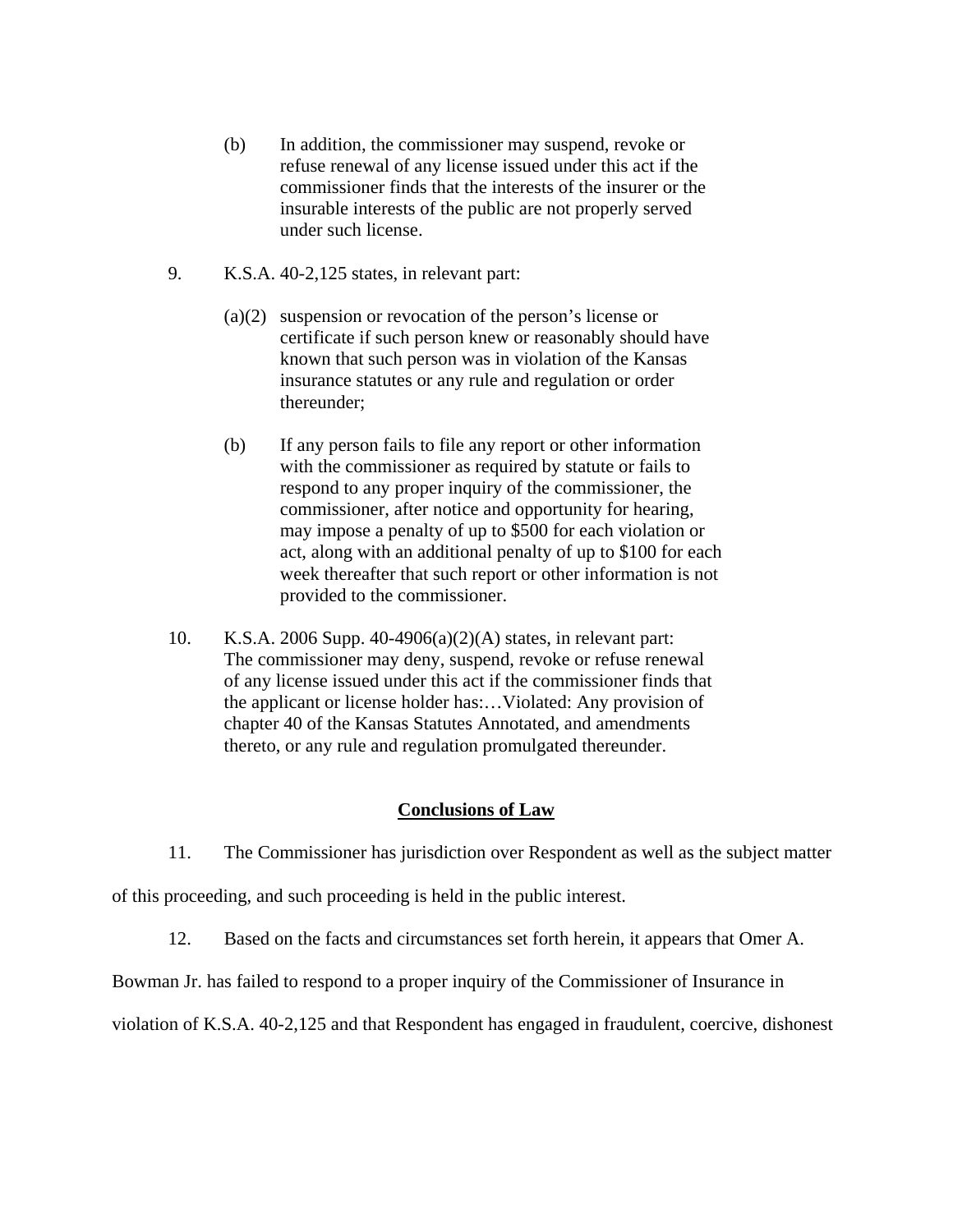practice or demonstrated any incompetence, untrustworthiness or financial irresponsibility in the conduct of business in this state in violation of K.S.A. 40-4909(a)(8).

13. Accordingly, the Commissioner concludes that sufficient grounds exist for the revocation of the insurance agent's license of Omer A. Bowman Jr. pursuant to K.S.A. 2006 Supp. 40-4909(a).

14. Moreover, the Commissioner finds that Respondent has demonstrated a lack of fitness or trustworthiness and finds that Bowman's insurance agent's license should be revoked pursuant to K.S.A. 2006 Supp. 40-4909(b) for the protection of the insurable interests of the public.

15. Based on the facts and circumstances set forth herein, it appears that he use of summary proceedings in this matter is appropriate, in accordance with the provisions set forth in K.S.A. 77-537(a), in that the use of summary proceedings does not violate any provision of the law and the protection of the public interest does not require the KID to give notice and opportunity to participate to persons other than Omer A. Bowman Jr.

# **IT IS THEREFORE ORDERED BY THE COMMISSIONER OF INSURANCE THAT:**

1. The Kansas Resident Insurance Agent's License of OMER A. BOWMAN JR. is hereby **REVOKED** effective the effective date of this Order.

2. **IT IS FURTHER ORDERED** that OMER A. BOWNMAN JR. shall **CEASE**  and **DESIST** from the sale, solicitation or negotiation of insurance and/or receiving compensation deriving from the sale, solicitation or negotiation of insurance conducted after the effective date of this Order.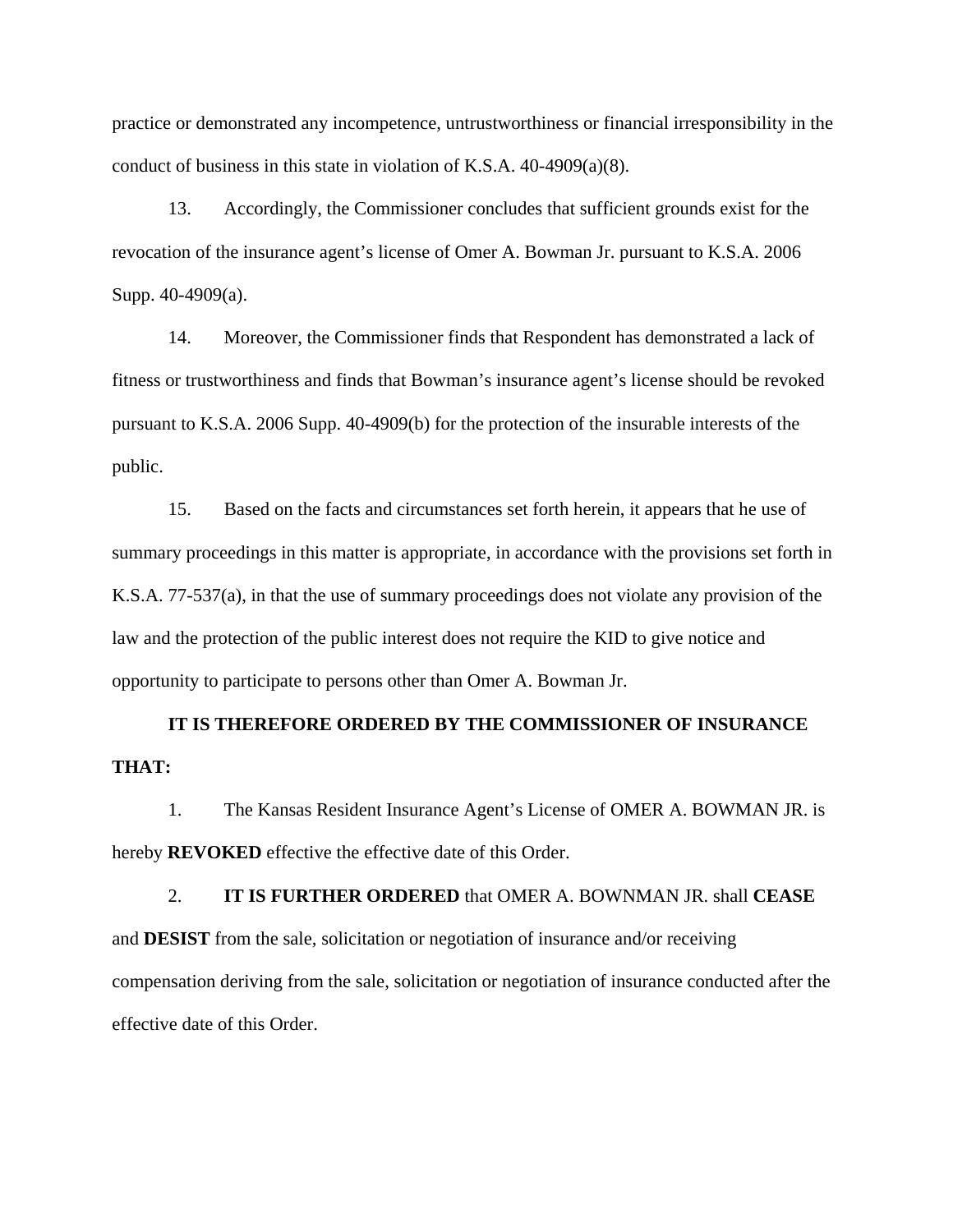# **Notice of Right to Hearing or Appeal**

OMER A. BOWMAN JR. ("Respondent") is entitled to a hearing pursuant to K.S.A. 77- 537, the Kansas Administrative Procedure Act. If Respondent desires a hearing, Respondent must file a written request for a hearing with:

> John W. Campbell, General Counsel Kansas Insurance Department 420 S.W.  $9<sup>th</sup>$  Street Topeka, Kansas 66612

This request must be filed within fifteen (15) days from the date of service of this Order. If Respondent requests a hearing, the Kansas Insurance Department will notify Respondent of the time and place of the hearing and information on the procedures, right of representation, and other rights of parties relating to the conduct of the hearing, before commencement of the same.

If a hearing is not requested in the time and manner stated above, this Order shall become effective as a Final Order upon the expiration of time for requesting a hearing, pursuant to K.S.A. 77-613. In the event Respondent files a petition for judicial review, pursuant to K.S.A. 77-613(e), the agency officer to be served on behalf of the Kansas Insurance Department is:

> John W. Campbell, General Counsel Kansas Insurance Department 420 S.W.  $9<sup>th</sup>$  Street Topeka, Kansas 66612

# **IT IS SO ORDERED THIS \_30th\_ DAY OF AUGUST, 2007, IN THE CITY OF TOPEKA, COUNTY OF SHAWNEE, STATE OF KANSAS.**



 $\angle$ s/ Sandy Praeger Sandy Praeger Commissioner of Insurance

 $\angle$ s/ John W. Campbell $\angle$  John W. Campbell General Counsel